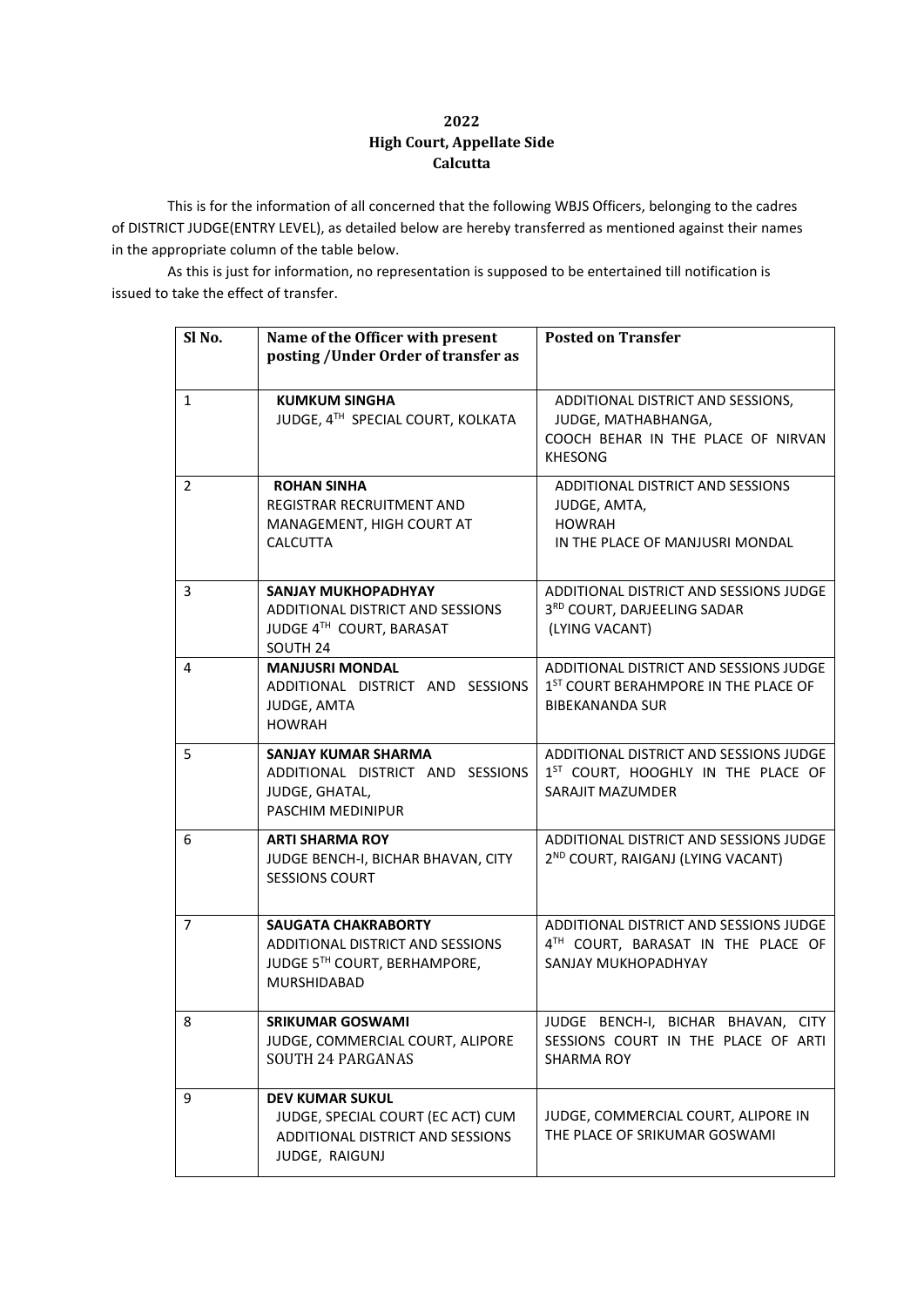| 10 | <b>ANJAN KUMAR SENGUPTA</b>             |                                                               |
|----|-----------------------------------------|---------------------------------------------------------------|
|    | ADDITIONAL DISTRICT AND SESSIONS        | ADDITIONAL DISTRICT AND                                       |
|    | JUDGE 1ST COURT, JANGIPUR,              | SESSIONS JUDGE 7TH COURT,                                     |
|    | MURSHIDABAD                             | ALIPORE IN THE PLACE OF                                       |
|    |                                         | <b>GOPAL KISHOR SINHA</b>                                     |
| 11 | <b>RAJIB SAHA</b>                       | ADDITIONAL DISTRICT AND SESSIONS JUDGE                        |
|    | REGISTRAR, OFFICE OF THE                | 2 <sup>ND</sup> COURT MALDA, SADAR IN THE PLACE OF            |
|    | LOKAYUKTA, WB, KOLKATA                  | <b>DEBABRATA KUNDU</b>                                        |
|    |                                         |                                                               |
| 12 | <b>ANUPAM MAITI</b>                     | ADDITIONAL DISTRICT AND SESSIONS                              |
|    | JUDGE SPL. COURT (E.C. ACT),            | JUDGE 3RD COURT, BIRBHUM SADAR IN                             |
|    | <b>CHINSURAH SADAR</b>                  | THE PLACE OF DINANATH PRASAD                                  |
|    | <b>HOOGHLY</b>                          |                                                               |
| 13 | <b>ASISH KUMAR DAS</b>                  | ADDITIONAL DISTRICT AND SESSIONS                              |
|    | JUDGE,                                  | JUDGE, GHATAL IN THE PLACE OF SANJAY                          |
|    | 7TH INDUSTRIAL TRIBUNAL, KOLKATA        | KUMAR SHARMA                                                  |
|    |                                         |                                                               |
| 14 | <b>PUSHPAL SATPATHI</b>                 | ADDITIONAL DISTRICT AND SESSIONS JUDGE                        |
|    | ADDITIONAL DISTRICT AND SESSIONS        | 5TH COURT, BERHAMPORE IN THE PLACE OF                         |
|    | JUDGE 6TH COURT, ALIPORE, SOUTH 24      | SAUGATA CHAKRABORTY                                           |
|    | PARGANAS                                |                                                               |
| 15 | <b>BIBEKANANDA SUR</b>                  | ADDITIONAL DISTRICT AND SESSIONS JUDGE                        |
|    | ADDITIONAL DISTRICT AND SESSIONS        | 17TH COURT ALIPORE (LYING VACANT)                             |
|    | JUDGE 1ST COURT, BERHAMPORE,            |                                                               |
|    | <b>MURSHIDABAD</b>                      |                                                               |
| 16 | <b>SUBERTHI SARKAR</b>                  | ADDITIONAL DISTRICT AND SESSIONS JUDGE                        |
|    | JUDGE, CBI COURT NO. 1, ALIPORE,        | 2 <sup>ND</sup> COURT, BEHERAMPORE (LYING                     |
|    | <b>SOUTH 24 PARGANAS</b>                | VACANT)                                                       |
|    |                                         |                                                               |
|    |                                         |                                                               |
|    |                                         |                                                               |
| 17 | SOMNATH BHATTACHARYYA                   | ADDITIONAL DISTRICT AND SESSIONS                              |
|    | ADDITIONAL DISTRICT AND SESSIONS        | JUDGE 1ST COURT, TAMLUK IN PLACE OF                           |
|    | JUDGE, TEHATTA,                         | SMITA GAURISARIA                                              |
|    | <b>NADIA</b>                            |                                                               |
|    |                                         |                                                               |
| 18 | <b>TARAK NATH BHAGAT</b>                | ADDITIONAL DISTRICT AND SESSIONS JUDGE                        |
|    | SENIOR LAW OFFICER, KMDA, KOLKATA       | 4TH COURT, BERHAMPORE (LYING VACANT)                          |
|    |                                         |                                                               |
| 19 | <b>DEBABRATA KUNDU</b>                  | ADDITIONAL DISTRICT AND SESSIONS                              |
|    | ADDITIONAL DISTRICT AND SESSIONS        | JUDGE, NABADWIP                                               |
|    | JUDGE 2ND COURT, MALDA SADAR            | <b>NADIA</b>                                                  |
|    |                                         |                                                               |
| 20 | <b>SARAJIT MAZUMDAR</b>                 | ADDITIONAL DISTRICT AND SESSIONS                              |
|    | ADDITIONAL DISTRICT AND SESSIONS        | JUDGE 4TH COURT TAMLUK, PURBA                                 |
|    | JUDGE 1ST COURT, HOOGHLY                | MEDINIPUR (LYING VACANT)                                      |
|    | YOGITA GAURISARIA                       | ADDITIONAL DISTRICT AND SESSIONS JUDGE                        |
| 21 | ADDITIONAL DISTRICT AND SESSIONS        | 4TH COURT, MALDA SADAR (LYING VACANT)                         |
|    | JUDGE, NABADWIP, NADIA                  |                                                               |
| 22 | <b>GOPAL KISHOR SINHA</b>               | ADDITIONAL DISTRICT AND SESSIONS                              |
|    | <b>ADDITIONAL DISTRICT AND SESSIONS</b> | JUDGE 3RD COURT, NADIA (LYING VACANT)                         |
|    | JUDGE 7TH COURT, ALIPORE, SOUTH         |                                                               |
|    | 24 PARGANAS                             |                                                               |
| 23 | <b>SMITA GAURISARIA</b>                 | ADDITIONAL DISTRICT AND SESSIONS JUDGE                        |
|    | ADDITIONAL DISTRICT AND SESSIONS        |                                                               |
|    | JUDGE 1ST COURT, TAMLUK, PURBA          | 2 <sup>ND</sup> COURT, LALBAGH, MURSHIDABAD<br>(LYING VACANT) |
|    | <b>MEDINIPUR</b>                        |                                                               |
| 24 | <b>DINANATH PRASAD</b>                  | ADDITIONAL DISTRICT AND SESSIONS                              |
|    | ADDITIONAL DISTRICT AND SESSIONS        | JUDGE 6TH COURT, ALIPORE IN PLACE OF                          |